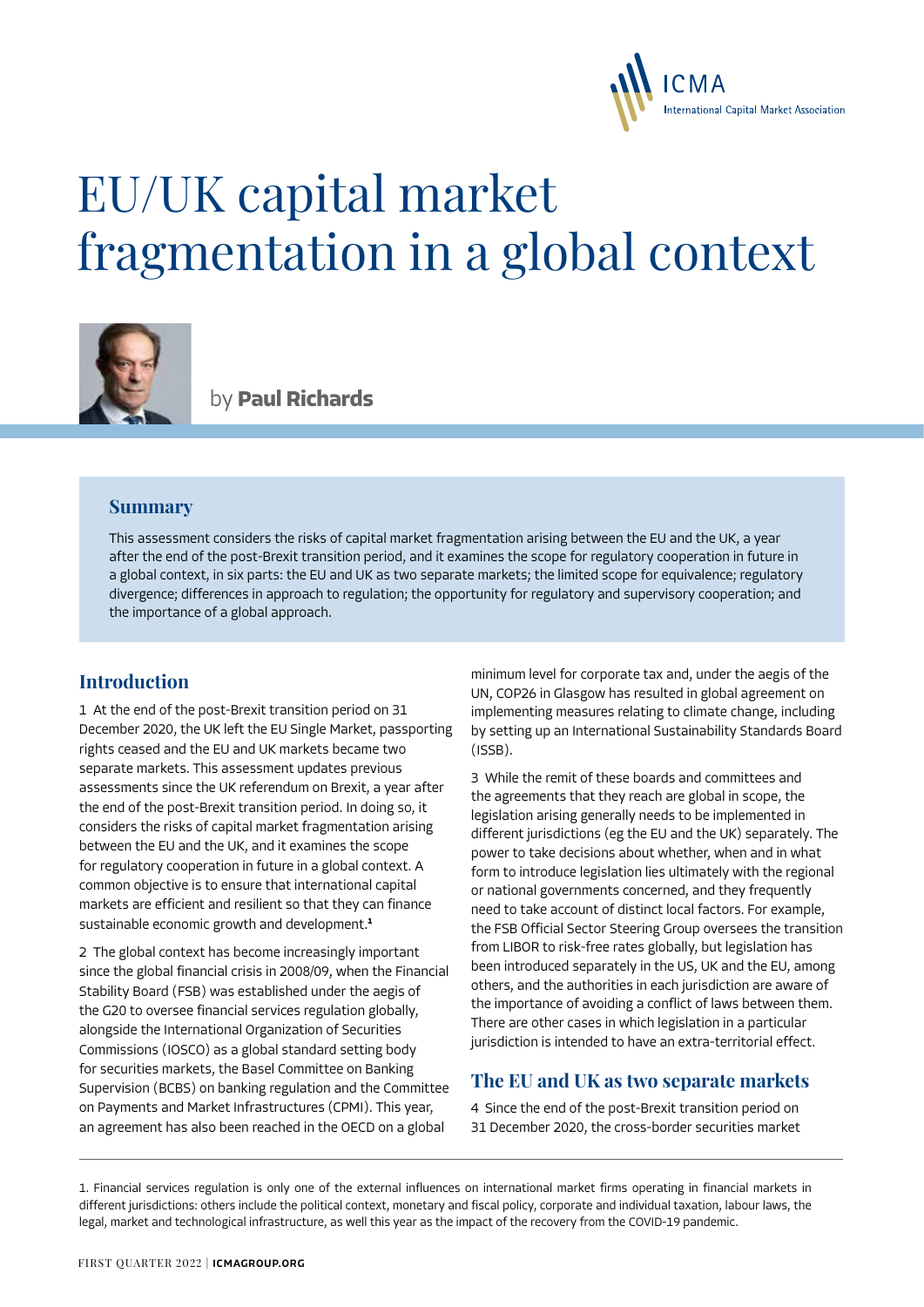has continued to function as efficiently as it can, largely because capital market firms were well prepared for the cessation of passporting rights and the fragmentation of the Single Market into two separate EU and UK markets. Preparations by market firms involved ensuring that they had authorisation to operate in both the EU and the UK separately, instead of being able to rely on passporting rights to provide services across borders between them:

- **•** In the UK, the authorities' objective has been to ensure that regulated firms based in the UK are subject to UK authorisation and supervision. From the end of the post-Brexit transition period at the end of 2020, the Temporary Permissions Regime (TPR) has provided a period of up to three years in which EEA firms and funds previously using a passport can seek authorisation in the UK from the PRA/ FCA; and the Temporary Transitional Power (TTP) has given regulated firms a 15 month period until 31 March 2022 to comply fully with UK law by implementing changes to EU legislation onshored in the UK at the end of the post-Brexit transition period, with limited exceptions where compliance has been required earlier.
- **•** In the EU, there is no equivalent to the TPR at EU level. While there is a patchwork of arrangements and waivers at national level, the European Commission is planning to clamp down on them.**<sup>2</sup>** The ECB and ESMA have both set out requirements for UK firms dealing with EU customers. These requirements, which the EU authorities are seeking to enforce, include the transfer of EU-related capital, assets and operations to authorised and regulated EU legal entities, but also the transfer of key staff to ensure that these entities are not just "letter boxes" or "brass plates".
- **•** Where market firms have transferred activities from London to the EU, they have transferred them to different locations within the EU. In securities markets, ESMA has the task of preventing regulatory competition within the EU by encouraging convergence in the implementation of regulations in different EU national centres.

5 At one level, the separation of the Single Market into two separate EU and UK markets has made the European Commission's objective of achieving Capital Markets Union (CMU) more important.**<sup>3</sup>** The CMU Action Plan launched in September 2020 recognises this, and has been followed by a Communication by the Commission accompanied by a package of measures announced in November 2021 to ensure that investors have better access to company and trading data.**<sup>4</sup>** It is also important to emphasise that the EU initiative to finance the recovery from the COVID-19 pandemic through joint debt issuance is a major step towards closer financial market integration in the EU.**<sup>5</sup>** But at another level, the departure of the EU's largest financial centre has made CMU harder to achieve in practice without international cooperation involving a closer working relationship with third countries, including the UK. The EU would be more effective in addressing capital market fragmentation internally if this was also addressed by the EU with third countries externally.

## **The limited scope for equivalence**

6 Granting equivalence is the way in which the EU promotes international cooperation in capital markets by recognising regulation in third countries as equivalent to its own.**<sup>6</sup>** When the UK left the EU Single Market and EU regulations were onshored to the UK, capital market regulations in the EU and the UK were initially the same. So the question to be addressed was whether the EU and the UK would grant each other equivalence as third countries. The EU/UK financial services MOU which both sides agreed at the end of March 2021 was intended to enable progress on equivalence determinations "without prejudice to the unilateral and autonomous decision-making process on each side".**<sup>7</sup>**

7 In November 2020, the UK Government offered a package of equivalence decisions to EEA firms. The EU has not so far made significant grants of equivalence to the UK, with the exception of equivalence for UK CCPs – which are of systemic importance to the EU economy – until the end of June 2022. Time-limited equivalence has been granted in this case so

2. eg through proposals for bank capital requirements under Basel III. The implications for relations between EU and UK regulators are not yet clear.

3. "EU capital markets remain fragmented, hampering companies' ability to raise capital across the EU. … The EU's global competitiveness is weakened by the fragmentation of its capital markets": European Commission Communication: *CMU: Delivering One Year After the Action Plan:* 25 November 2021.

4. CMU Action Plan, 24 September 2020; CMU Communication and CMU Package, 25 November 2021. The Package includes: the European Single Access Point (ESAP); the Review of the European Long-Term Investment Funds (ELTIFs) Regulation; the Review of the Alternative Investment Fund Managers Directive (AIFMD); and the Review of the Markets in Financial Instruments Regulation (MiFIR).

5. Next Generation EU. In addition, in implementing monetary policy, the ECB has helped to keep sovereign bond spreads in the euro area low through market intervention, though there is a risk that rising inflation, coupled with tapering and rising interest rates, will lead to market fragmentation in the form of higher spreads between different sovereign borrowers in the future.

6. There are around 40 specific provisions which provide for equivalence in 17 EU Regulations and Directives, mostly in more recent EU legislation. Around 240 such decisions have been taken by the EU so far affecting 30 countries.

7. The MOU has not yet been signed.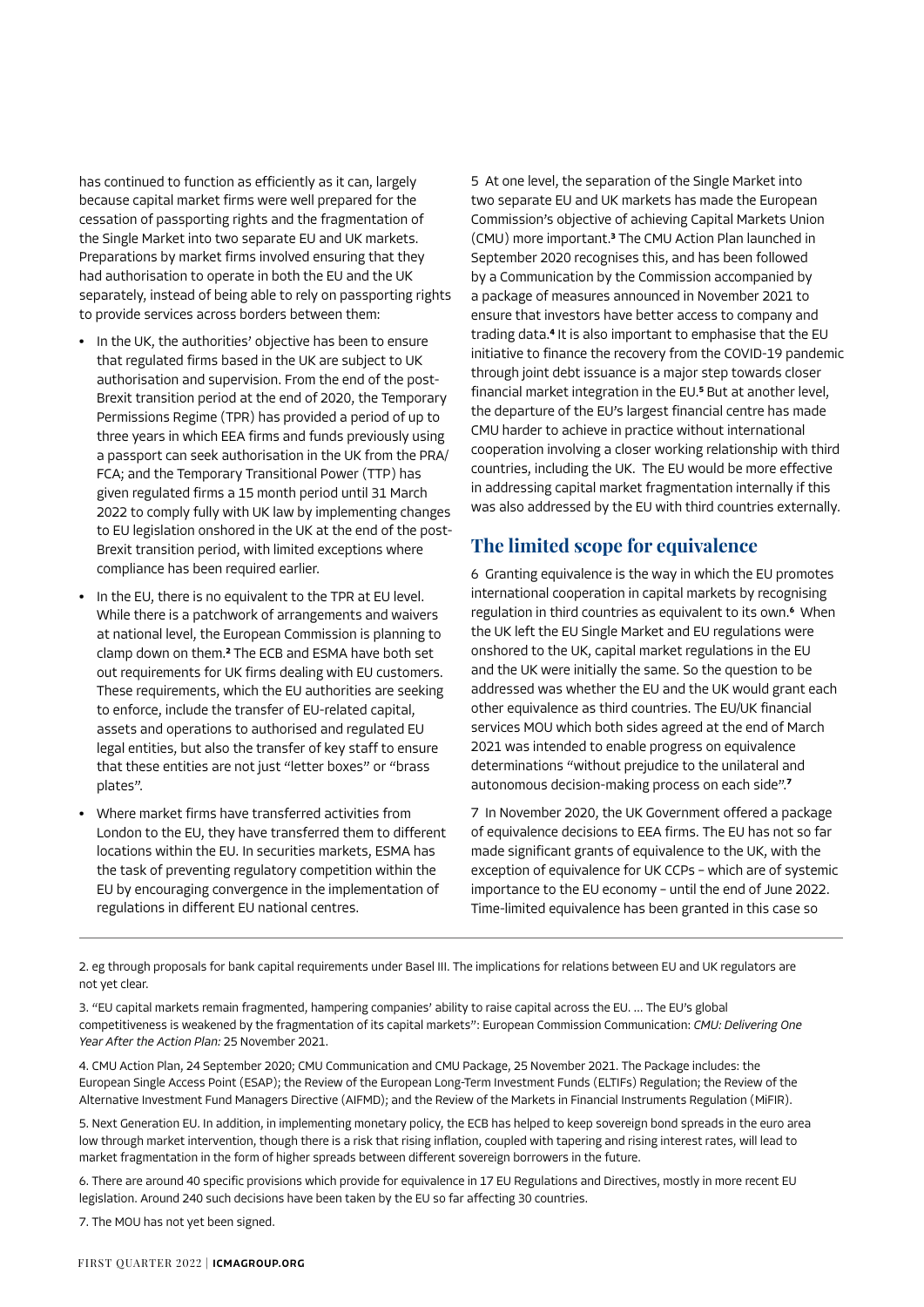that the EU can build up the resilience of its own market infrastructure in the meantime with the aim of achieving open strategic autonomy. However, the European Commissioner has stressed that, while the EU needs to achieve strategic autonomy in the medium and long term, the Commission wants to avoid a cliff-edge which might cause market disruption in the short term.**<sup>8</sup>** In November 2021, the Commission announced that equivalence for UK CCPs would be extended beyond the end of June 2022.

8 One of the European Commission's main concerns about granting regulatory equivalence to the UK is the prospect of regulatory divergence in future, given that the UK has left the Single Market.**<sup>9</sup>** The UK authorities consider that regulatory divergence is consistent with equivalence where both the EU and the UK are committed to the same regulatory outcomes (as in the case of global international standards set by the FSB and IOSCO). But the EU authorities consider that the outcomes are only likely to be the same if the rules are the same. The rules are not the same between the EU and some other third countries to which the Commission has granted equivalence. But in those cases, equivalence is designed to bring the two parties together, whereas the future relationship between the EU and the UK is not yet clear. In any case, too much reliance should not be placed on equivalence: it is a patchwork which can apply in the case of some EU regulations, but cannot apply in others, and where it does apply it can be withdrawn by the Commission at short notice (ie a minimum of 30 days).

### **Regulatory divergence**

9 The Governor of the Bank of England has made it quite clear that, as London is a global financial centre, the UK will not be a rule-taker from the EU. "Rule-taking pure and simple is not acceptable when UK rules govern a system ten times the size of the UK GDP."**<sup>10</sup>** In the UK, HM Treasury, the FCA and the PRA are reviewing EU financial services regulation onshored in the UK to check whether it is appropriate in a UK context.**<sup>11</sup>** There is already evidence that UK regulation will begin to diverge from EU regulation with the objective of improving

EU regulations onshored in the UK and adapting them to changed circumstances:**<sup>12</sup>** eg in the cases of the BMR, SFTR, CSDR Settlement Discipline, PRIIPs, the Prospectus Regulation, MiFID II/R and Solvency II. Regulatory divergence will occur, not just in response to measures taken by the UK, but also in response to measures taken by the EU: eg following EU reviews of MAR, MiFID II/R, the Prospectus Regulation, PRIIPs regime, ELTIFs and the AIFMD. A number of these separate EU and UK initiatives cover the same regulations but, if the EU and UK decide to change the regulations in different ways, the result will increase rather than reduce divergence.

10 It is important to remember that the UK had a significant influence in drawing up capital markets regulation during the long period in which the UK participated in the Single Market. So UK changes to most existing regulations are not expected to be fundamental, at least for the time being. It is more likely that divergence will occur in the case of new regulations: ie the UK will not necessarily follow new EU regulations, given that the UK no longer has any say in making them, and may propose financial services regulation of its own (eg relating to sustainable finance and to FinTech). By taking this approach, the UK will not have any direct influence over EU regulation now that it has left the Single Market. But it is possible that the UK will exercise influence indirectly by setting an example (eg by not implementing CSDR mandatory buy-ins). The UK authorities have made a point of saying that they will not reduce regulatory standards, and that UK standards will be at least as high as the EU.**<sup>13</sup>**

11 While the EU and UK both make changes to their rules independently in order to improve them, and supervisory cooperation is designed to ensure that the rules are applied effectively, the risk is that the market fragmentation arising from the replacement of the Single Market by two separate EU and UK markets will make European markets as a whole less competitive in global terms (for example in relation to New York or financial centres in Asia.) A loss of competitiveness could occur, for example, if the need for market firms to operate in two separate markets leads to duplicated roles and less efficient allocation of resources.**<sup>14</sup>**

8. Mairead McGuinness, EU Financial Services Commissioner, 18 October 2021.

10. Andrew Bailey, Governor of the Bank of England: *The Case for an Open Financial System,* 10 February 2021.

11. John Glen, Economic Secretary to the Treasury: "With the development of the EU's Single Market, much of our regulatory approach to capital markets was set in Brussels. Now that we have left the EU, we can tailor our rules more closely to the unique circumstances of the UK, improve standards and make regulation more proportionate.": Ministerial Foreword to the UK Wholesale Markets Review.

12. "Now that we have left the EU, we can tailor our rules more closely to the unique circumstances of the UK, improve standards and make regulation more proportionate.": HM Treasury Wholesale Markets Review, July 2021.

13. John Glen, Economic Secretary to the Treasury: "This review is not about lowering standards for wholesale capital markets. Instead it is about the need for regulation to be adjusted on the basis of evidence and experience to ensure it effectively addresses risks.": Ministerial Foreword to the UK Wholesale Markets Review.

14. Noel Quinn, HSBC Chief Executive: "There is the risk of fragmentation increasing costs, that is a reality. But that is outside my control: FT Global Banking Summit, 2 December 2021.

<sup>9.</sup> Mairead McGuinness, EU Financial Services Commissioner: "There is no recreating the Single Market for financial services when [the UK has] decided to leave the Single Market": 22 January 2021.